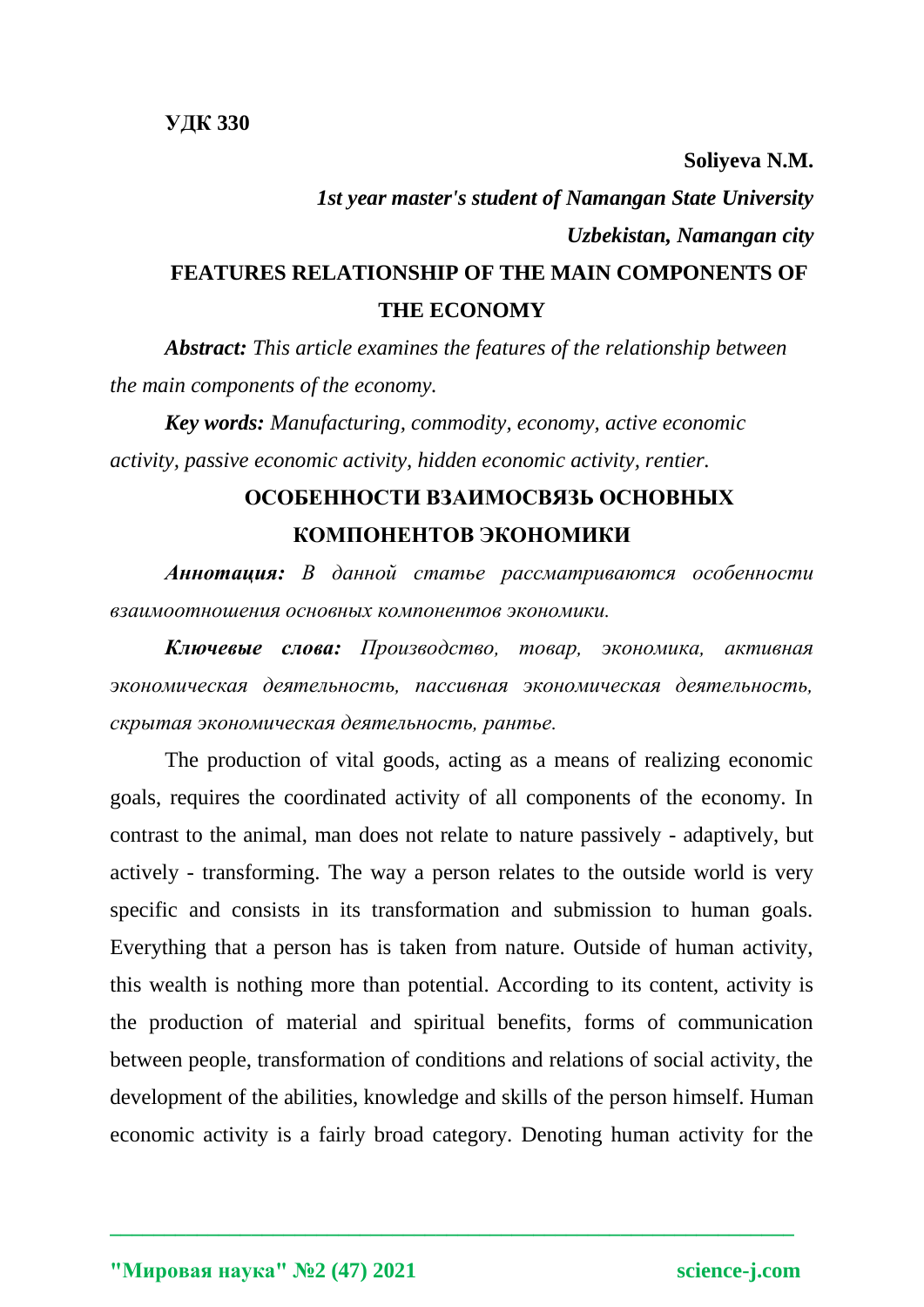production and sale of life benefits, it means making a profit, regardless of its results.

Economic activity includes entrepreneurial, financial, intermediary, trust management of property, the granting of certain rights by one person to another, or the acceptance by one person to another of obligations regarding specific actions on a reimbursable basis. On this basis, distinguish between: active, passive and hidden economic activity. Passive economic activity is associated with the transfer of property and funds on a reimbursable basis to the temporary possession, use or disposal of one person to another person. At the same time, the transfer of ownership of this property or its part, subsequent alienation is not allowed, if such a transfer does not relate to financial activities and does not give rise to additional obligations of the person receiving this property, not related to the intended use and safety of the transferred property. Passive economic activities include: placement of funds in banks, transfer of property for lease or trust management, purchase or sale of shares of a business company or a share in the authorized capital of another economic entity, all transactions with securities, as well as the sale of property owned by the seller , or owned by the seller of copyright or other similar rights.

The most general definition of passive economic activity is the possibility of obtaining rent. Rentier as a way of life is an example of passive economic activity. Active economic activity is an activity that is not, in accordance with the definition, passive economic activity. This includes any activity of a legal or natural person directly related to the production of material goods. Latent economic activity - commercial transactions carried out illegally by households, employees, investors and other business entities. It also includes legitimate commercial transactions, the proceeds of which are concealed or not reported to the tax authorities in the required manner.

The necessary components of economic activity are needs, resources, technologies and products. Needs are primary. Manifesting in need, they take a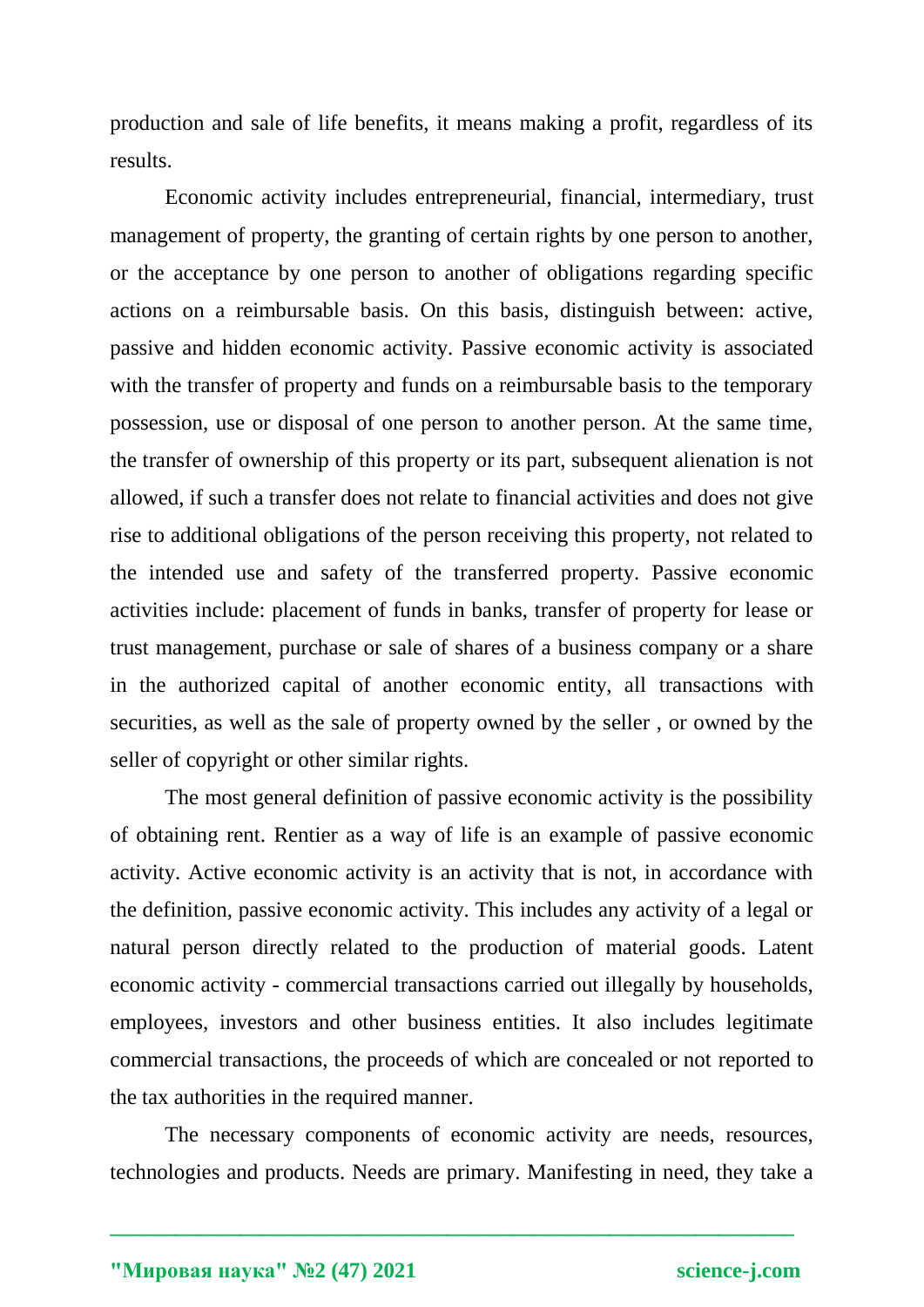specific form in accordance with the cultural level and personality of the individual. All human actions are devoted to their satisfaction. Resources are a direct source of satisfaction. There is no generally accepted classification of resources. We can only point out that in a broad sense, resources are all that is spent on the production of goods and services. They are grouped according to their nature or the functions they perform into natural, primary, secondary, labor, informational, material, free, economic. Natural, or natural, resources production resources available in nature in the form of land and land, water resources, air, minerals, forests, flora and fauna. The main types of natural resources are classified according to their origin (genesis), method of use, and exhaustion. By origin, mineral, biological, land, climatic, water, and forest resources are distinguished. By the way of use - used in material production: industry, agriculture, construction, transport, communications, etc., and in nonmaterial production: science, education, health care, culture, etc. Exhaustible exhaustible: renewable (land, biological, water) and non-renewable, or mineral (oil, ore, etc.); as well as practically inexhaustible (solar energy, internal heat, wind and water energy). Primary resources include elements of production entering the economic system from the outside.

They are often identified with factors of production. Secondary resources are represented by production and consumption waste, as well as by-products that, after appropriate processing, can be used in various industries as a valuable raw material. Labor resources - a part of the population of the country with a combination of physical and spiritual abilities that can take part in the labor process. Labor resources are divided into active and potential. Active people include all those directly employed in the national economy, and potential ones include students and people employed in the household.

Information resources cover the full potential of science, culture and education. They are an integral part of the national wealth. Most of them are renewable and can be replicated. Material resources are represented by objects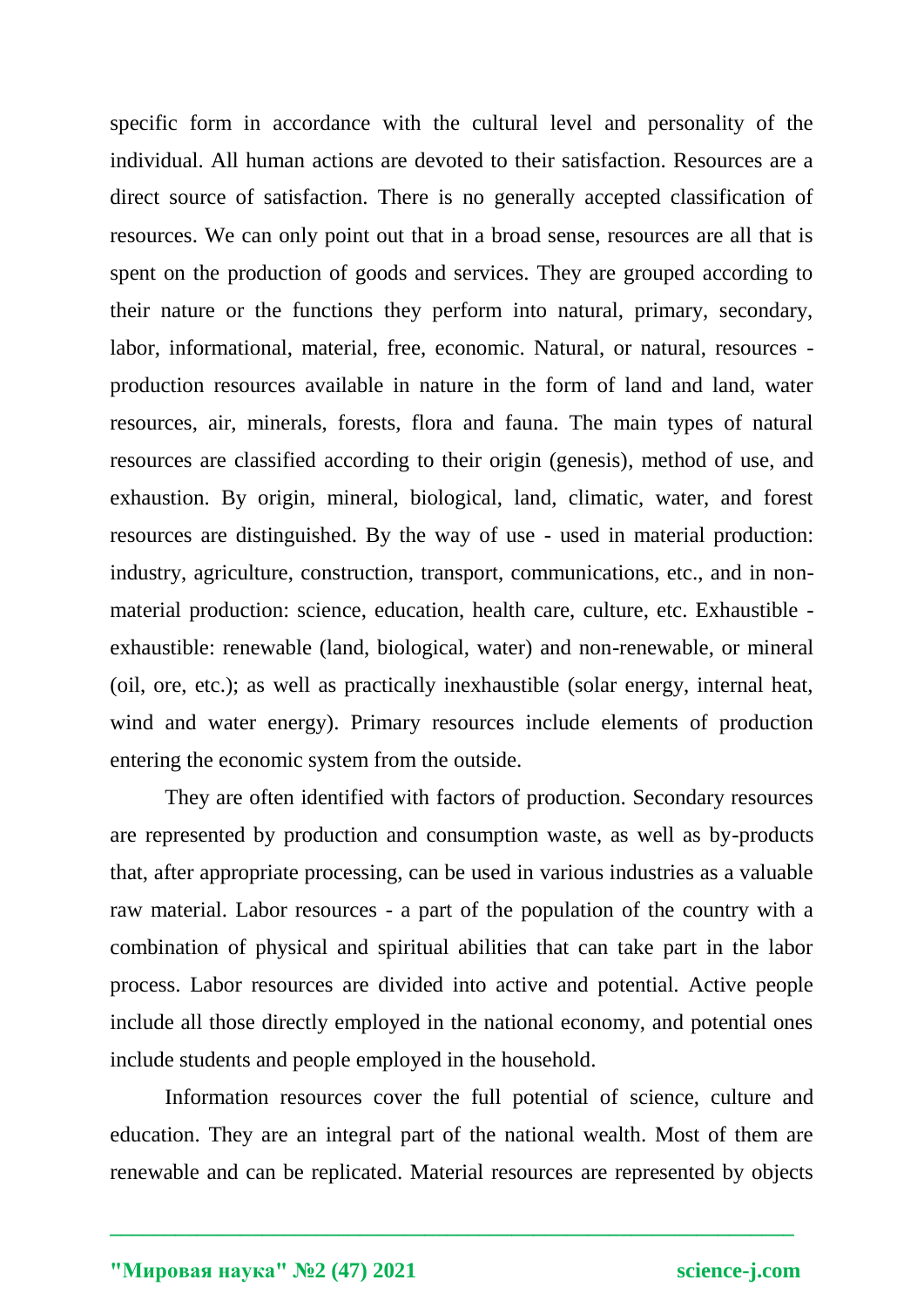of labor. Basically, these are raw materials, basic and auxiliary materials, fuels and lubricants, semi-finished products, work in progress, production waste, spare parts of machines intended for equipment repair, containers and container materials. Free resources exist in excess, i.e. available in sufficient quantities in a given economic system, with a given mode of production. Economic resources are a set of resources used in economic activity: fixed assets, intangible assets, cash and other values used to generate profit. A common property of resources is the potential for participation in production. Resources are limited at any given moment. And therefore, the main task of society is their best distribution. The huge volumes of natural resources involved in modern human activity have exacerbated the problems of their rational use. In foreign economic science, it is believed that economic justice is one of the immanent features of a modern capitalist economy, the principle of price formation for resources in accordance with their productivity ensures justice. For example, high productivity of an employee is ensured by high wages, high productivity of capital - by interest, entrepreneurial ability - by profit, etc. In fact, resource prices, although they are the main factor determining monetary income, should not be forgotten that the influence of monopolies on their size is still quite large. In addition, inequality between business entities is a serious problem. Each participant in the economic process has a specific goal: the manufacturer is to maximize profits based on the results of production activities, the consumer is to maximize utility from acquiring the necessary living goods, society is to maximize the satisfaction of the needs of all its members. On this basis, an expedient need arises for the optimal organization of production, which consists in the effectiveness of all actions of all members of society. Optimality is the best way of economic behavior, economic actions. The choice of the best option out of the many possible is an optimization process, i.e. bringing the economic system to the best possible condition.

## **References:**